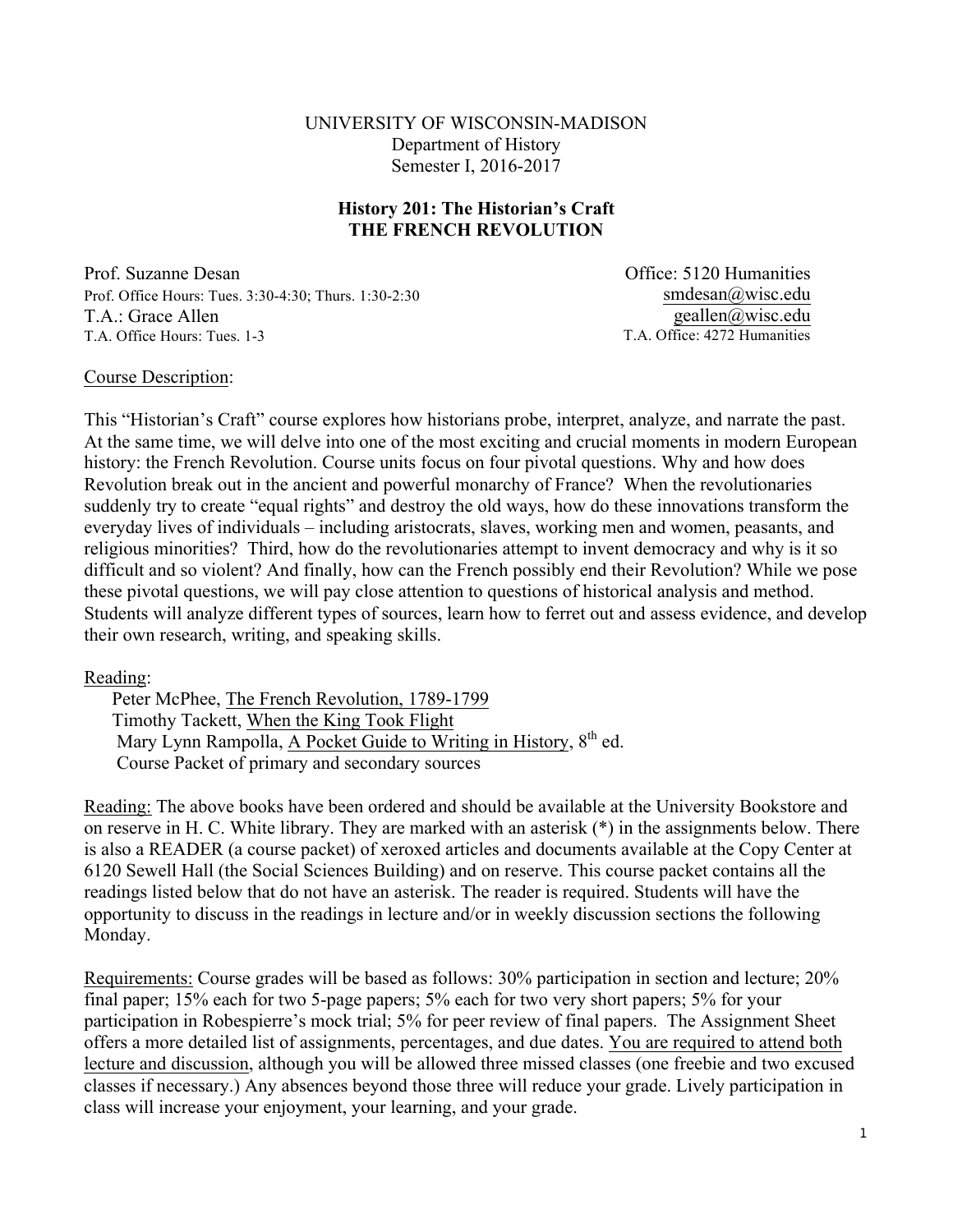Electronic Devices: Although technology can be incredibly useful, recent research suggests that laptop use in classrooms does not improve student learning and often actually hinders it. One study at York University found that students who took notes by laptop scored "11% worse on comprehension tests" than those who did not; students who were continually distracted by neighbors' computer screens earned grades 17% lower than those who were not. Stunning results: that makes one to two letter grades lower on their test scores. The researchers interpreted these results as evidence of our tendency to overestimate our ability to multi-task. In addition, a study done at UCLA and Princeton determined that taking notes by hand caused students to focus their attention more sharply and to reformulate and process the material as they listened. As a result, the students tended to remember and understand the material more fully.<sup>1</sup> We are all interested in promoting the most effective student learning, so laptop and phone use will not be allowed during class.

#### Course Goals:

To analyze and reflect on deep-rooted and varied human issues, still present today, such as:

Why is so difficult to create democracy and equality?

Is violence ever justified to overcome oppression or injustice?

Why and how do certain individuals forge power so effectively (or so dangerously!) in any given context?

To develop research skills and the ability to read difficult, unfamiliar texts

To improve writing and oral communication skills and to hone critical thinking by exploring unexpected historical events and diverse human reactions

- To conceptualize and imagine how different social groups have dealt with cataclysmic change, utopian euphoria, unexpected hardships, and so on
- To evaluate the impact of vast grassroots, social movements on historical change
- To gain greater understanding of the dynamics of revolutionary era and assess its many impacts on the emerging modern world, both in Europe and beyond

Plagiarism: The UW Writing Center offers this definition of plagiarism from the Merriam Webster Dictionary: "to steal and pass off (the ideas and words of another) as one's own" or to "present as new and original an idea or product derived from an existing source." Plagiarized work constitutes a serious offense and will receive an F. Students must produce all of their own work without borrowing any sentences or sentence fragments from the web, books, or articles. All quotations should be put into quotation marks and cited. If you have questions about what constitutes plagiarism and how to avoid it, here are two sources: http://www.plagiarism.org; and

http://writing.wisc.edu/Handbook/QuotingSources.html. These sites also have useful tips on paraphrasing and quoting from others' work.

<sup>1</sup> Faria Sana, Tina Weston, and Nicholas J. Cepeda, "Laptop multitasking hinders classroom learning for both users and nearby peers," *Computers & Education*, March 2013, Volume 62: 24-31; Pam Mueller and Daniel Oppenheimer, "The Pen Is Mightier Than the Keyboard: Advantages of Longhand Over Laptop Note Taking," *Psychological Science*, April 2014, (25) 6: 1159-1168. With thanks to Katie Jarvis for these references.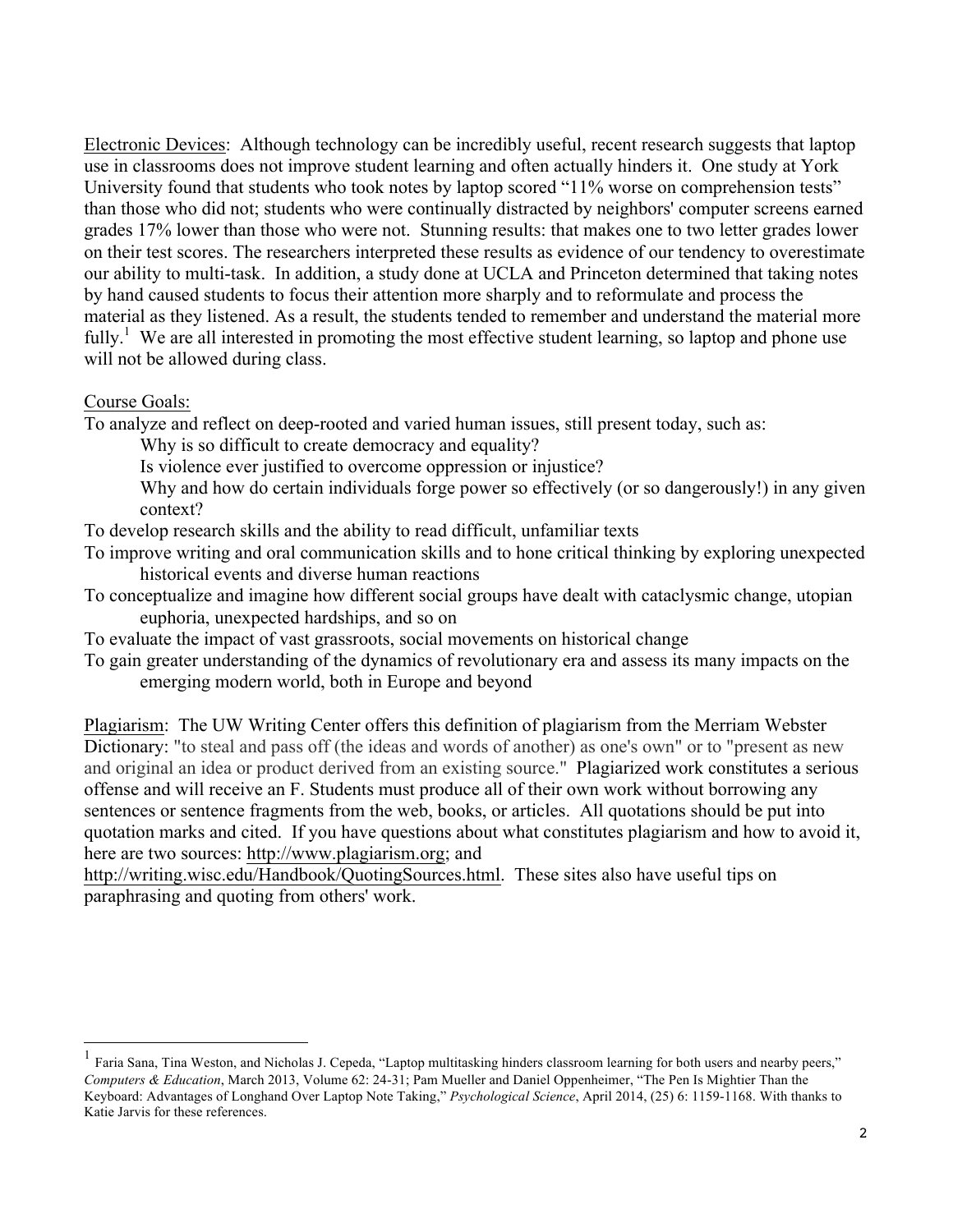# **UNIT I. THE OUTBREAK OF REVOLUTION**

## WEEK 1 (Sept. 6-8): INTRODUCTION: OLD REGIME MONARCHY & SOCIETY

Reading: \*Peter McPhee, The French Revolution, 1789-1799 (NY: Oxford Univ. Press, 2002), 4-23 Jack R Censer & Lynn Hunt, Liberty, Equality, Fraternity: The French Revolution, 1-25

## WEEK 2 (Sept. 13-15): CAUSES OF THE REVOLUTION

Reading: \*McPhee, French Revolution, 24-63

 "Memoir of the Princes of the Blood" in Dwyer & McPhee, The French Revolution & Napoleon, 2-3 Isabelle de Charrière, "The Nobleman," in Mason & Rizzo, eds, The French Revolution, 36-38 Emmanuel Sieyès, "What is the Third Estate? "in Hunt, French Revolution and Human Rights, 63-70 \*Mary Lynn Rampolla, A Pocket Guide to Writing in History,  $8^{th}$  ed. (NY, 2015), 1-38

\*\*ASSIGNMENT #1, due Monday, Sept. 19 at section: 1-page paper analyzing primary source, Sieyès, "What is the Third Estate?"

## WEEK 3 (Sept. 20-22): REVOLUTION BREAKS OUT in 1789

Reading: 3 Secondary Accounts of the Popular Activism in 1789:

- Peter McPhee "A Social Revolution?: Rethinking Popular Activism in 1789" in The Oxford Handbook of the French Revolution (Oxford, Eng., 2015), 164-179
- Simon Schama, Citizens: A Chronicle of the French Revolution (N.Y., 1989), xiii-xvi & 399-406 Micah Alpaugh, "The Politics of Escalation in French Revolutionary Protest: Political Demonstrations, Non-violence and Violence in the Grandes Journées of 1789" French History 23 (2009): 336-359 \*Rampolla, A Pocket Guide to Writing in History, 38-81
- \*\*ASSIGNMENT #2: due Monday, Sept. 26 at section: 2-page paper comparing & assessing two secondary source interpretations

# **UNIT II: RIGHTS & REVOLUTION**

## WEEK 4 (Sept. 27-29): THE ISSUE OF RIGHTS

Reading: Lynn Hunt, The Invention of Human Rights (N.Y. 2007), 146-175, 254-257 Shanti Singham, "Betwixt Cattle and Men: Jews, Blacks, and Women, and the Declaration of the Rights of Man and Citizen," in The French Idea of Freedom: The Old Regime and the Declaration of Rights of 1789, ed. Dale Van Kley (Stanford, 1994), 114-53 Documents on Rights in Lynn Hunt, ed., The French Revolution and Human Rights77-79 (Declaration of Rights); 83 (Robespierre on men without property); 93-101 (Jews); 119-131 (women) \*\*Rampolla, A Pocket Guide to Writing in History, 111-154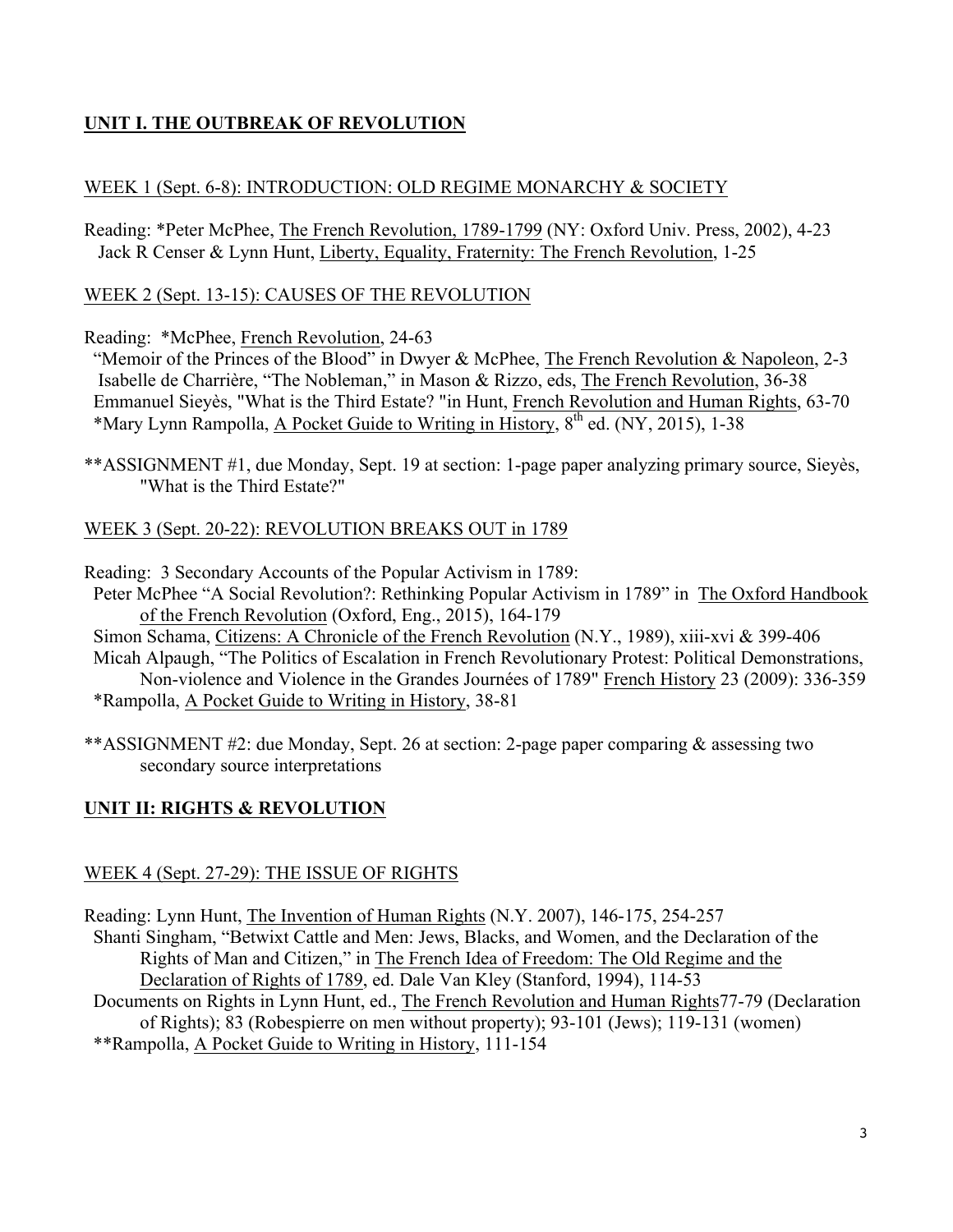# WEEK 5 (Oct. 4-6): PEOPLE OF PARIS, THE DECLARATION OF RIGHTS, & THE KING

Reading: Sample Paper: "Masculinity in Colonial New England"

Olwen Hufton, Women and the Limits of Citizenship in the French Revolution, 4-18, 156-159 Evelyne Lever, Marie-Antoinette: The Last Queen of France, 223-232

- Primary source accounts: 1) Marquise de La Tour du Pin-Gouvernet, Memoirs, 124-35
- 2) Marquis de Ferrières, Memoirs, in Pernoud and Flaissier, The French Revolution, 61-66
- 3) Stanislaus Maillard, in Levy et al., Women in Revolutionary Paris: 1789-1795, 36-42
- 4) Testimony by Jeanne Martin & Françoise Rolin, in Dawson, The French Revolution, 59-62 & 63-6
- 5) Letters by British diplomats, Mr. Garlike & Lord Fitzgerald, in Thompson, English Witnesses, 66- 72
- \*\*ASSIGNMENT #3: due Monday, Oct. 10 at section. 5-page paper on using primary sources to analyze secondary source accounts of the October Days

# WEEK 6 (Oct. 11-13): RIGHTS & REACTIONS ABROAD

On Tuesday, Oct. 11, we will meet in Memorial Library, Room 231.

Reading: Edmund Burke, "Reflections on the Revolution in France," and Thomas Paine, "The Rights of Man" in The Impact of the French Revolution: Texts from Britain in the 1790s, ed. Iain Hampsher-Monk, 56-66, 75-87, 102-03 (Burke); 132-143, 156-65 (Paine)

\*\* ASSIGNMENT #4: Library Exercise due Tuesday, Oct. 18 at class

# WEEK 7 (Oct. 18-20): RIGHTS & THE REVOLUTION IN THE COLONIES

Reading: Censer & Hunt, Liberty, Equality, Fraternity: The French Revolution, 115-138 Jeremy Popkin, ed., Facing Racial Revolution: Eyewitness Accounts of the Haitian Insurrection, 59-92

\*\*ASSIGNMENT #5: due Friday, Oct. 28 in Grace's box for unit on rights: 5-p. document paper

# **UNIT III: THE REVOLUTION RADICALIZES**

# WEEK 8 (Oct. 25-27): FROM CONSTITUTIONAL MONARCHY TO THE REPUBLIC

Reading: \* McPhee, The French Revolution, 64-88

 Marie Antoinette, "Ending the French Revolution," in Paul Beik, ed. The French Revolution,176-185 \*Rampolla, A Pocket Guide to Writing in History, 82-110

You may want to start reading \*Timothy Tackett, When the King Took Flight, see pages below

# WEEK 9 (Nov. 1-3): REMAKING CULTURE & SOCIETY

Reading: \*Timothy Tackett, When the King Took Flight, 1-56, 83-118, 137-155,165-198, 219-223 \* McPhee, The French Revolution, 89-108

"Dechristianization" in Paul Beik, ed. The French Revolution, 266-271